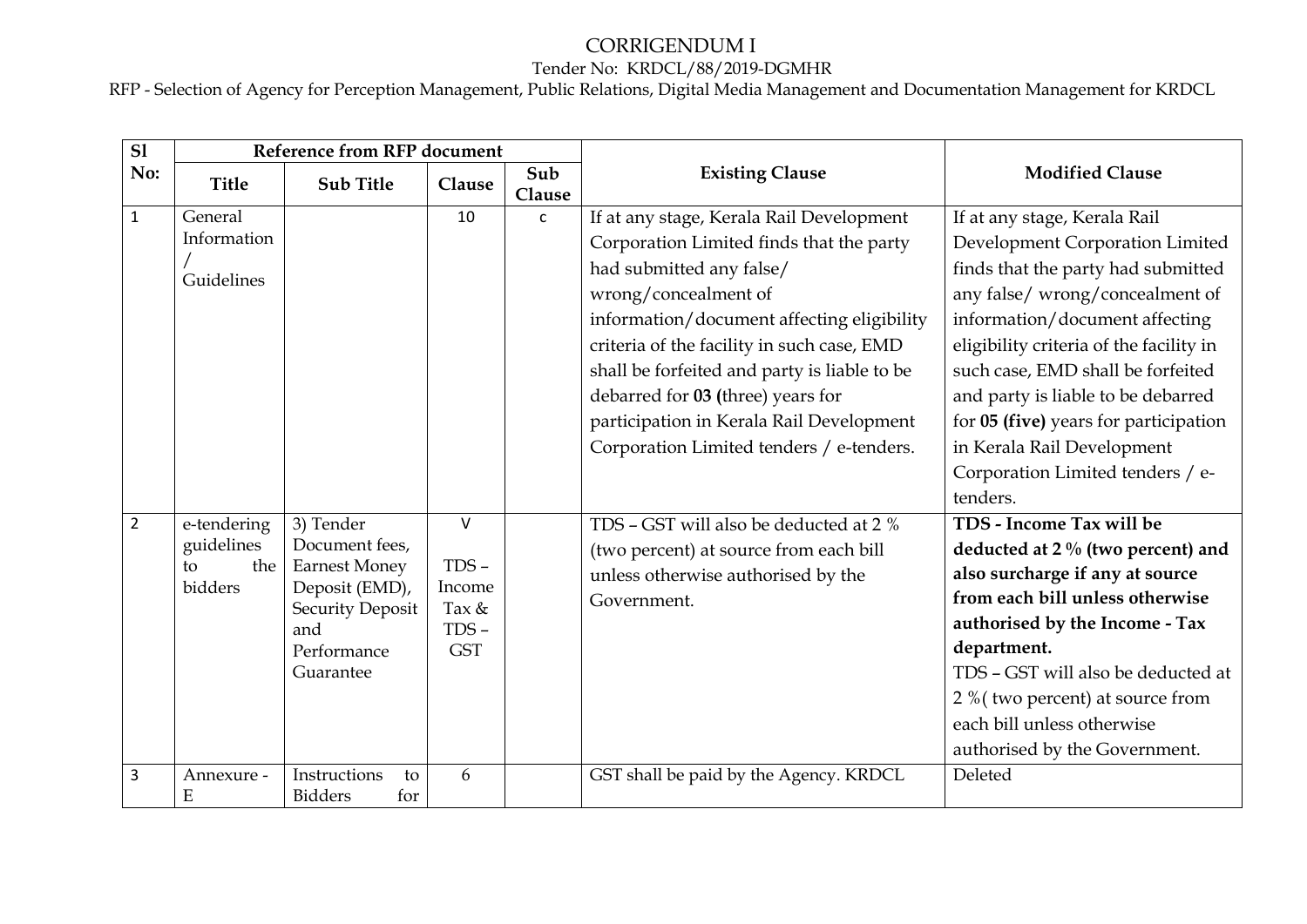## CORRIGENDUM I Tender No: KRDCL/88/2019-DGMHR

|   |                                      | Filling up the<br><b>BOQ</b>   |                                                                            |     | shall not pay any GST. The same will be<br>reimbursed to the Contractor by KRDCL on<br>submission of the proof for the payment of<br>GST.                                                                                                                                                                                                                                                                                                                                                                                                                                                                                                                                                                                                                                                                                                                                |                                                                                                                                                                                                                                                                                               |
|---|--------------------------------------|--------------------------------|----------------------------------------------------------------------------|-----|--------------------------------------------------------------------------------------------------------------------------------------------------------------------------------------------------------------------------------------------------------------------------------------------------------------------------------------------------------------------------------------------------------------------------------------------------------------------------------------------------------------------------------------------------------------------------------------------------------------------------------------------------------------------------------------------------------------------------------------------------------------------------------------------------------------------------------------------------------------------------|-----------------------------------------------------------------------------------------------------------------------------------------------------------------------------------------------------------------------------------------------------------------------------------------------|
| 4 | General<br>Information<br>Guidelines | 3. t)<br><b>Bid Evaluation</b> | Combin<br>ed Score<br>calculati<br><sub>on</sub><br>through<br><b>QCBS</b> |     | The Combined Score will be calculated<br>through Quality and Cost Based Selection<br>method with the following weightage :<br>Technical: 70%<br>Financial: 30%<br>Combined Score (CS) = $(0.70 * Technical)$<br>Score (TS)) + $(0.30 * Normalized Financial)$<br>Score (FS))                                                                                                                                                                                                                                                                                                                                                                                                                                                                                                                                                                                             | Score will<br>Combined<br>The<br>be<br>calculated through Quality and Cost<br>Based Selection method with the<br>following weightage:<br>Technical: 80%<br>Financial: 20%<br>Combined Score (CS) = $(0.80 \times$<br>Technical Score $(TS)$ ) + $(0.20$ *<br>Normalized Financial Score (FS)) |
| 5 | Notice<br>Inviting<br>e-tenders      |                                | 1                                                                          | (i) | The Award of Contract is based on the The Award of Contract is based<br>Quality cum Cost Based System as on the Quality cum Cost Based<br>explained in this tender document. System as explained in this tender<br>Technical weightage of 70% and 30% document. Technical weightage<br>weightage for the Financial quote shall be $\vert$ of 80% and 20% weightage for the<br>considered for calculating the final score. Financial<br>The party with highest score as per QCBS   considered for calculating the<br>marking system shall be awarded with $\frac{1}{1}$ final score. The party with highest<br>Contract,<br>subjected to<br>the<br>Qualification Criteria. However, Kerala   system shall be awarded with the<br>Rail Development Corporation Limited   Contract, subjected<br>has the right to cancel the entire tender Qualification Criteria. However, | quote<br>shall<br>be<br>Pre score as per QCBS marking<br>Pre<br>to                                                                                                                                                                                                                            |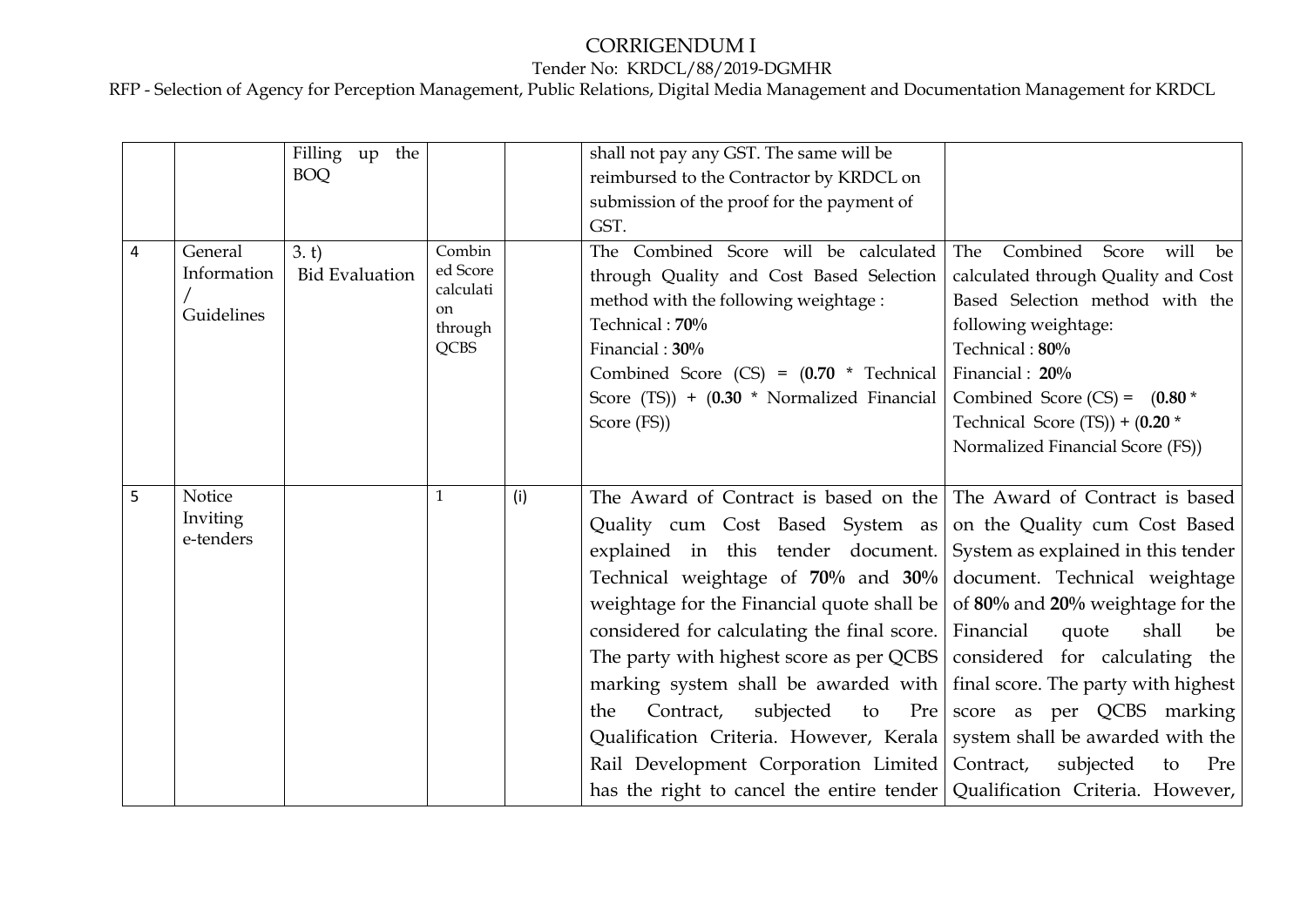# CORRIGENDUM I

#### Tender No: KRDCL/88/2019-DGMHR

|   |                         |                       |         |    | without assigning any reason. However,   Kerala                                | Rail<br>Development                  |
|---|-------------------------|-----------------------|---------|----|--------------------------------------------------------------------------------|--------------------------------------|
|   |                         |                       |         |    | Kerala Rail Development Corporation   Corporation Limited has the right        |                                      |
|   |                         |                       |         |    | Limited has the right to cancel the entire $\vert$ to cancel the entire tender |                                      |
|   |                         |                       |         |    | tender without assigning any reason.                                           | without assigning any reason.        |
|   |                         |                       |         |    |                                                                                |                                      |
| 6 | General                 | 3. t)                 | Packet  | i) |                                                                                | Any outsourced activity which is     |
|   | Information             | <b>Bid Evaluation</b> | 2:      |    |                                                                                | not in the scope of tender but       |
|   |                         |                       | Financi |    |                                                                                | required for the satisfactory        |
|   | Guidelines              |                       | al Bid  |    |                                                                                | completion of the PR activity will   |
|   |                         |                       |         |    |                                                                                | be reimbursed separately.<br>A       |
|   |                         |                       |         |    |                                                                                | draft estimate needs to be           |
|   |                         |                       |         |    |                                                                                | submitted and prior permission       |
|   |                         |                       |         |    |                                                                                | should be taken from KRDCL for       |
|   |                         |                       |         |    |                                                                                | before<br>such<br>expenses           |
|   |                         |                       |         |    |                                                                                | undertaking such activity each       |
|   |                         |                       |         |    |                                                                                | time. KRDCL reserves the right       |
|   |                         |                       |         |    |                                                                                | to undertake those activities        |
|   |                         |                       |         |    |                                                                                | directly if the estimate is high in  |
|   |                         |                       |         |    |                                                                                | the opinion of KRDCL. The            |
|   |                         |                       |         |    |                                                                                | activities includes but not limited  |
|   |                         |                       |         |    |                                                                                | to cost of advertisements at PRD     |
|   |                         |                       |         |    |                                                                                | rates, hall rent for events, cost of |
|   |                         |                       |         |    |                                                                                | event managers if required, etc.     |
|   | of<br>Scope             | 2.0                   |         |    | Media management of various seminars,                                          | Media management of various          |
|   | <b>Services</b><br>$\&$ | Public                |         |    | workshops, exhibitions and events to be                                        | seminars,<br>workshops,              |
|   | Objectives              | Relations             |         |    | organised by KRDCL.                                                            | exhibitions and events to be         |
|   |                         |                       |         |    |                                                                                | organised by KRDCL.                  |
|   |                         |                       |         |    |                                                                                | Any outsourced activity which is     |